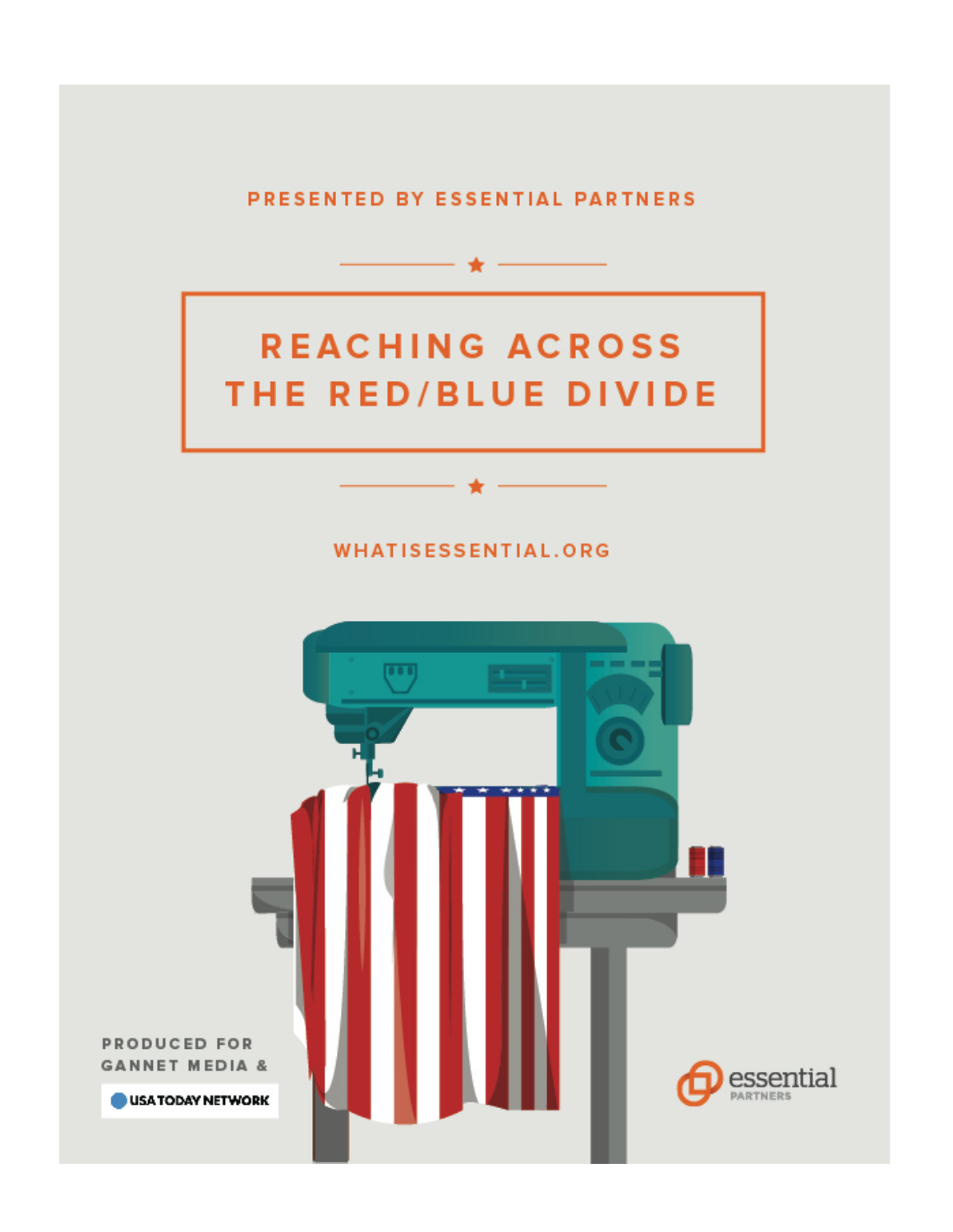**A USA TODAY NETWORK Guide: Reaching across the red/blue divide**

### *Introduction*

This guide will help prepare you to speak about what is most important to you in ways that can be heard, and to hear others' concerns and passions with new empathy and understanding even if — especially if — you continue to disagree.

The guide offers a step-by-step approach to inviting another person — someone whose perspectives differ from your own — into a conversation in which:

You agree to set aside the desire to persuade the other and instead focus on developing a better understanding of each other's perspectives, and the hopes, fears, and values that underlie them;

You agree to be curious and to avoid the pattern of attack and defend;

You choose to ask questions and move beyond stereotypes and assumptions.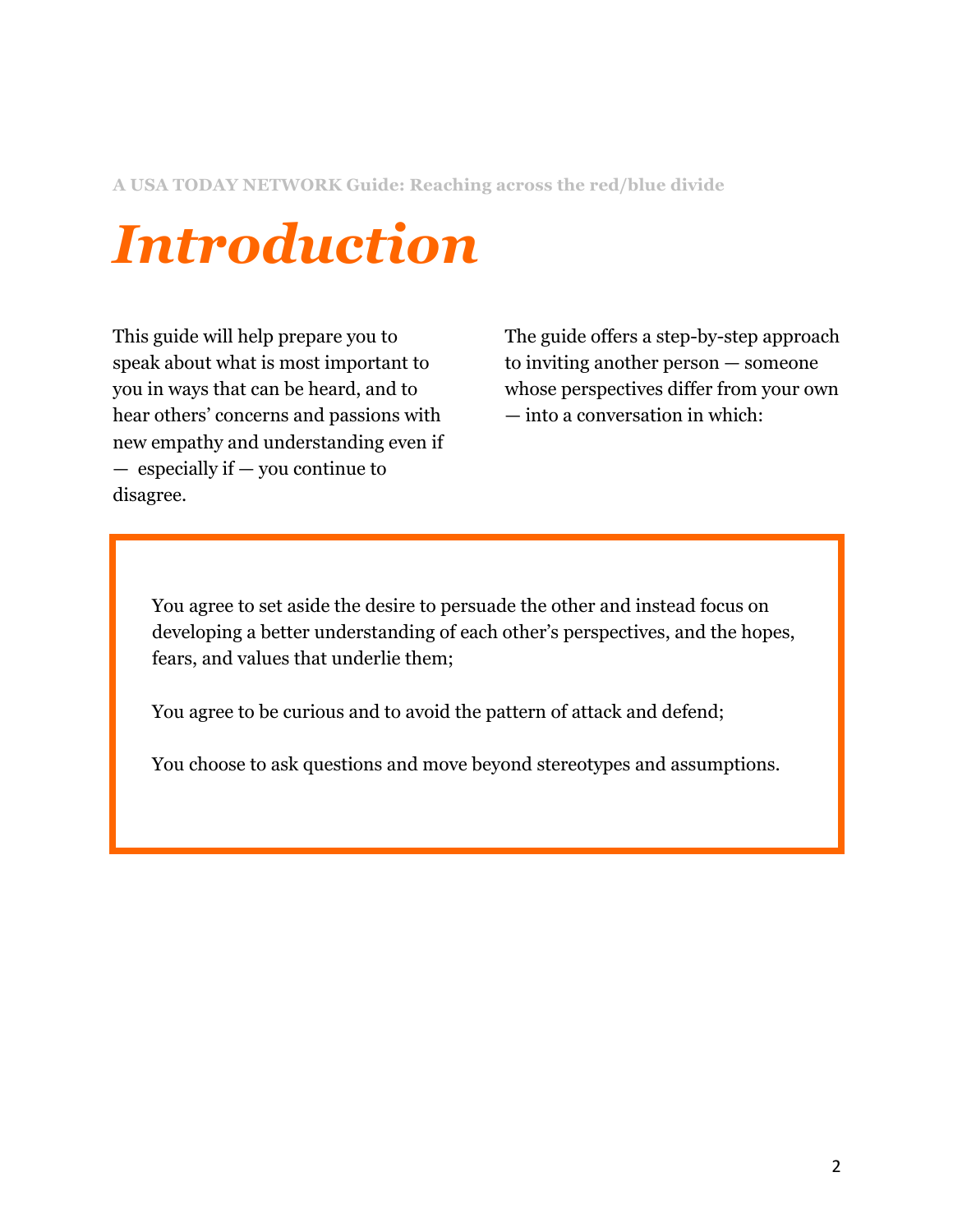# *The Challenge* **Why is this conversation so difficult?**

Talking about politics this election season is difficult because politics is one way we express what we really care about – our hopes, our values, our deepest concerns. It is about our jobs, children's education, religious commitments, sense of justice, the future of the planet, our standing in the world, our personal sense of safety and health – or all of the above. That's no small matter. It's no wonder that when we talk about one candidate or the other, things can get difficult - we are really talking about the things we hold most dearly. Someone challenging our hopes or belittling our fears can put us instantly on the defensive, and provoke us to attack or shut down, which in turn provokes the other person to attack or shutdown – and then where are we? Where we are now – divided. But it doesn't have to be this way and this guide is here to help.

#### *Why bother***? Why is it so important? What is at stake?**

Most of us have at least one important relationship that has either been strained by painful conversations about political differences or silenced due to fear that it could get ugly. Bring it up and fight about it or avoid the conversation – and sometimes the person – altogether. Both options limit who we can be together as friends or family and limit what we can accomplish in our communities.

What alternatives are there?

You can let media pundits and campaign strategists tell you that polarization is inevitable and hopeless.

Or you can consider reaching out and taking a journey with someone who is important to you.

With some tools to support your best intentions, you can actually learn about what motivates other people and understand how they've come to believe the way they do. Connecting across our differences is both possible and necessary.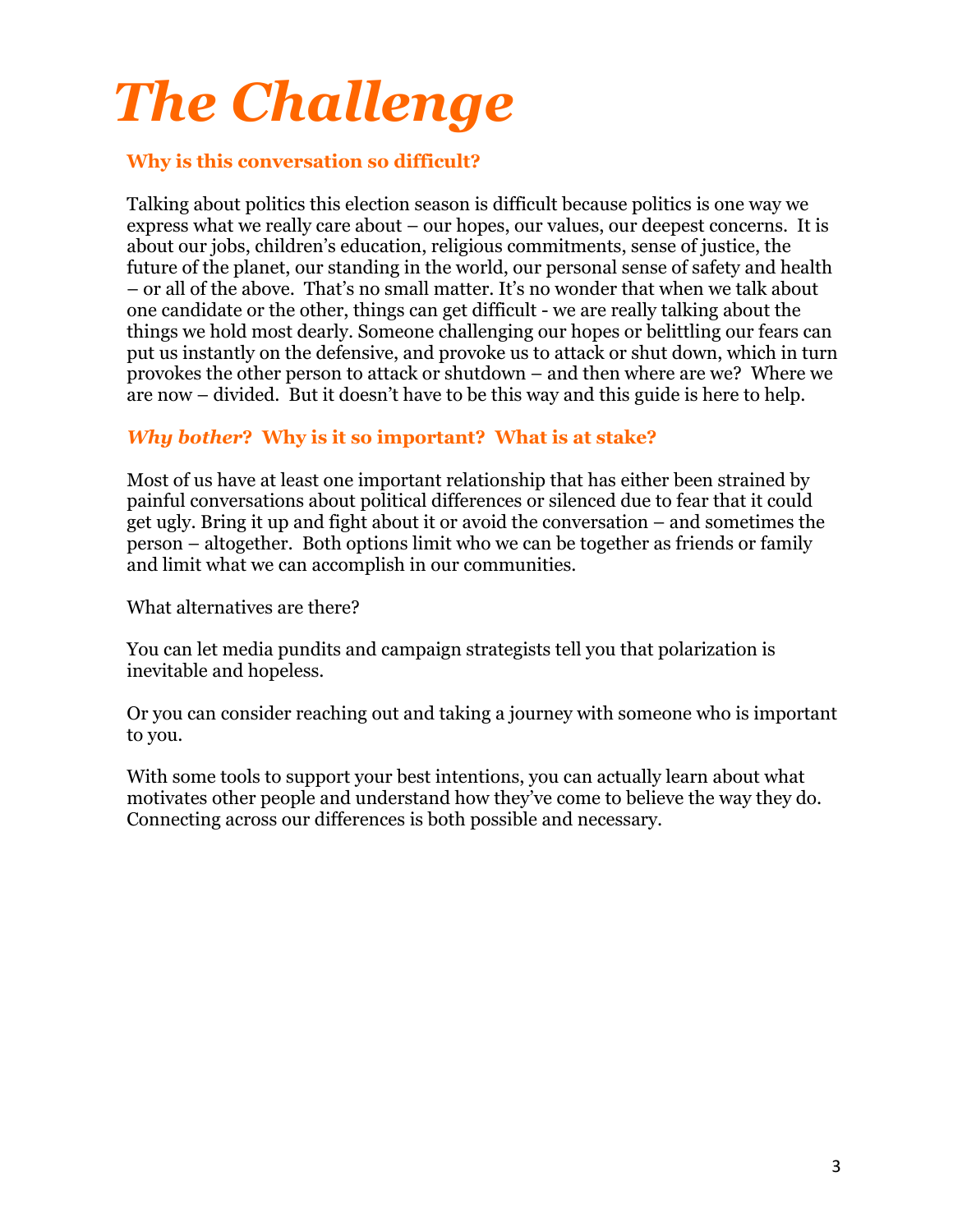### *How to start*

#### **Are you ready? Are they? Ask yourself:**

- Why do you want to connect? What do you want to learn?
- Are you ready to resist the strong pull toward getting angry or frustrated?
- Is just trying to understand each other enough, or will you feel the need to persuade them to concede certain points?

What can you do to prepare yourself to listen without interrupting and to speak with care?

Your conversation is most likely to go well if you:

- 1) share the same hopes for the conversation,
- 2) have some good agreements about how to talk and work together,
- 3) and have some good questions to start you off.

#### *Choosing your spots***: Is the time and place right for a good conversation?**

Do you need a place that is private? Can you find enough time and be free from distractions? Where is the place that brings out the best in you? Might a good cup of coffee or tea help? Hospitality goes a long way to creating a good conversation.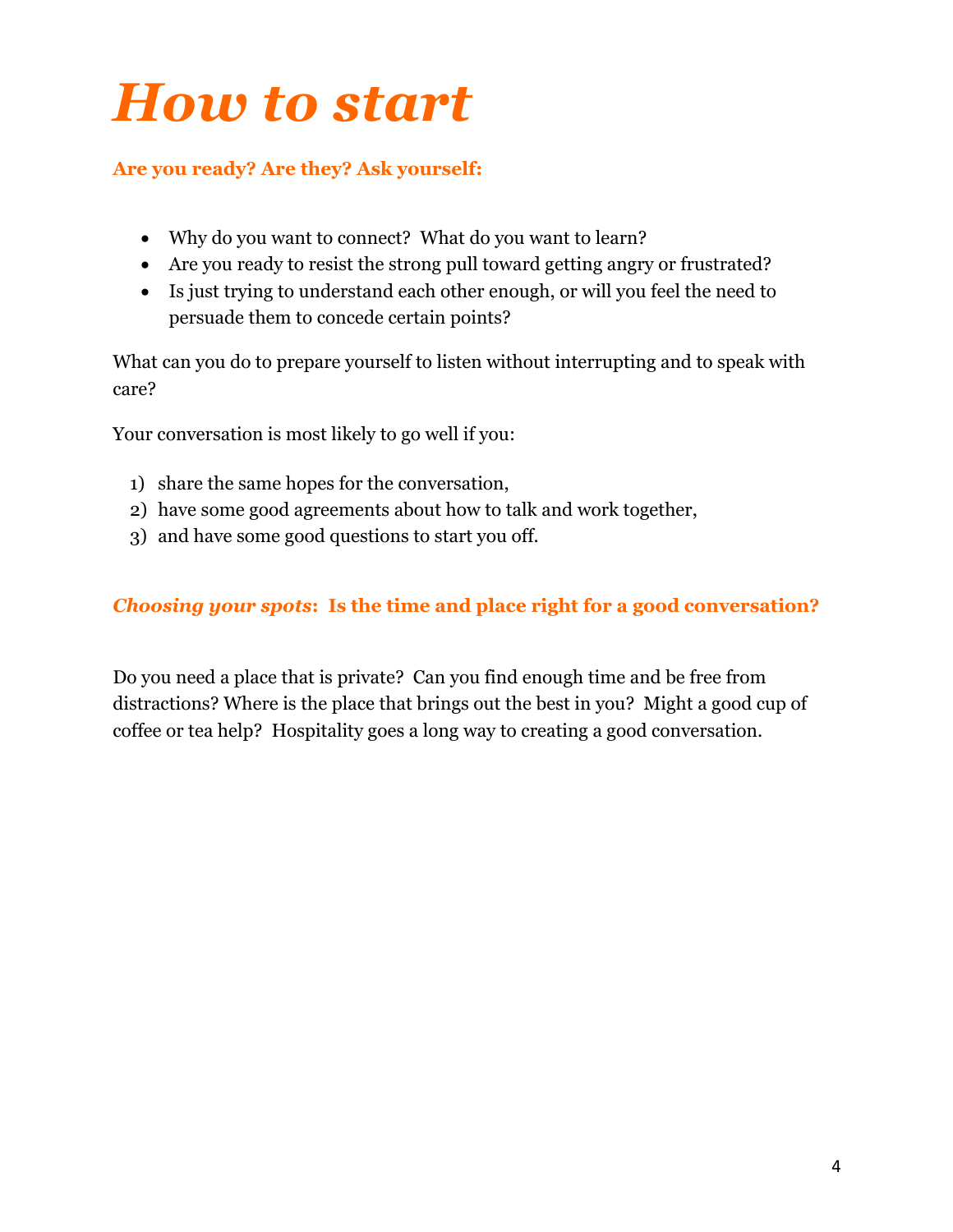## *Extending the invitation*

**How to invite the kind of conversation you want to have and be clear about the purposes:**

#### *Try this:*

"I really want to be able to talk about this with you. Do you think we can have an honest conversation about this – not just an argument? Can we try to hang in there and listen even when one of us says something the other really doesn't understand?"

If they say "no" – then you have to accept that. But who is going to say "no" to an honest request like that? It's worth a try anyway.

#### **Agreeing on HOW to talk: Creating some agreements to follow so that you can listen**

Having a good conversation can be a lot like driving — it's amazing how people are able to navigate around each other if they have a few rules of the road. Make them simple and easy to remember:

#### *Try this:*

"It's going to help me bring my best self if we can agree to three simple things:

Let's:

- *share the time,* let's not interrupt each other and no one person goes on too long.
- *speak for ourselves,* from our personal experience, and not try to represent or defend an entire political party.
- *respect each other's differences* by avoiding being too critical or dismissive, aiming simply to understand and not to persuade each other.

"Do those work?"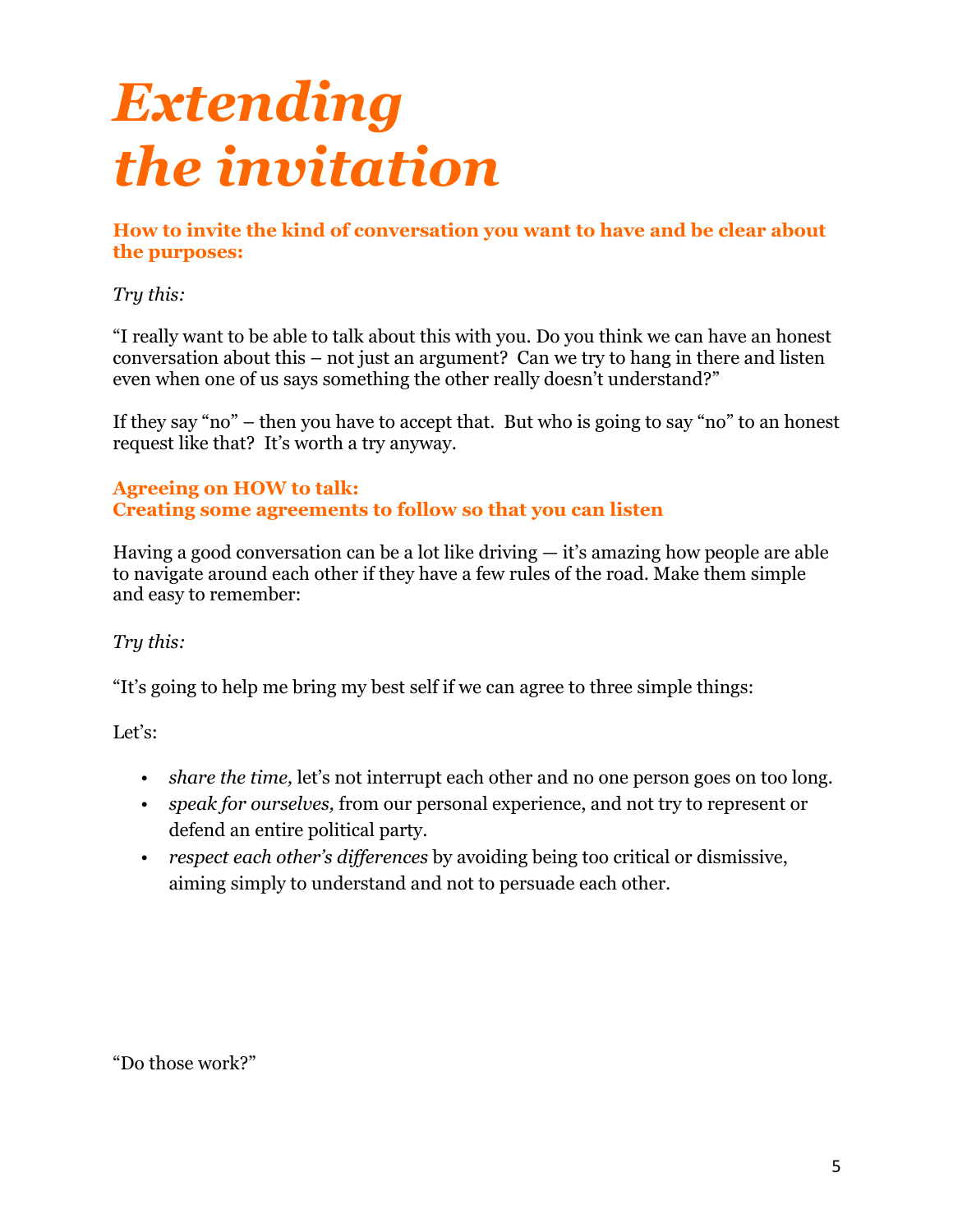*Sometimes*: In relationships where these conversations have proven to be difficult in the past, you may need more structure. In our dialogue work around the most difficult issues we actually have people take turns speaking for three minutes and ask them to hold to that limit – it's easier to listen when you know someone isn't going to go on and on and on and on…

#### **Start with a good question:**

If you ask a yes or no question, you will get a yes or no answer. But if you ask a question that invites people to talk about what is important to them, what issues are most complex to them, you will be half way to a productive and civil conversation.

*Try this:*

- What is at the heart of your political beliefs?
- What hopes, concerns and values do you have that underlie your beliefs?
- What is it in your life experience that has led you to believe the things you do?

*Once people have been able to talk about the things they really believe in and care about, they may be more willing to talk about what is complex and difficult.*

*Try this:* 

- In what ways have you felt out of step with the party or groups you generally support, or in what ways do those groups not fully reflect what's important to you?
- What aspects of the other party or advocacy groups do you admire—or at least see as reasonable counter-balances to the groups you generally support?

*One important possibility is for someone to define him or herself and step away from stereotypes they feel are placed on them.*

*Try this:*

- During political debates, are there ways that your values and perspectives are stereotyped by the "other side"?
- If so, what about who you are and what you care about makes those stereotypes especially frustrating or painful?
- Are there some stereotypes about you that you feel are somewhat deserved—even if they are not fully true*?*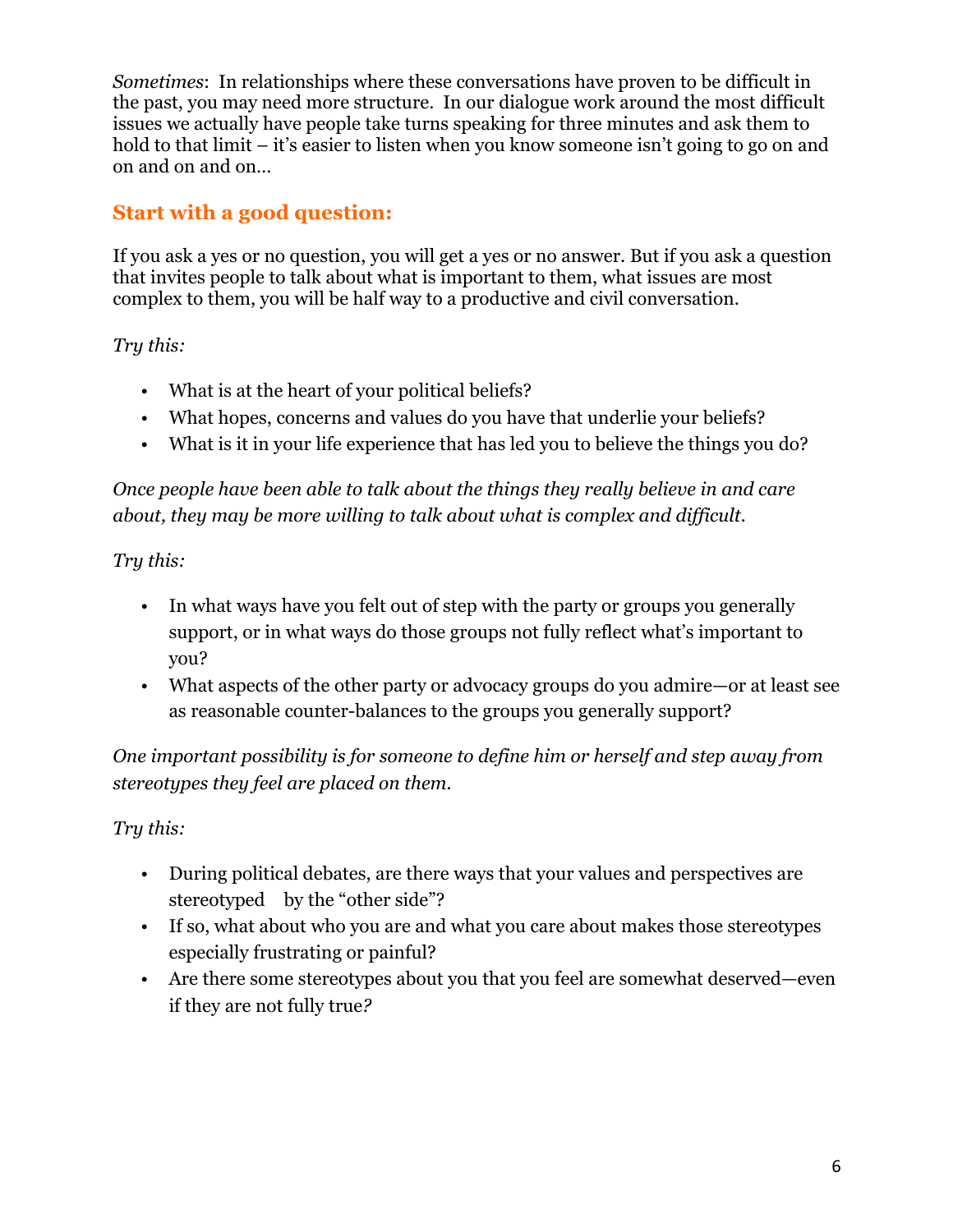### *Getting Back On Track*

**Bringing it back when the conversation has been hijacked, sidetracked, and lost in translation:**

When things get really tough or the disagreement is profound — and there is a good chance that will happen – remember your purpose is to understand, not persuade.

**Tune in:** Are you really listening? Are you listening to understand or to find fault? When you hear something that just doesn't make any sense to you or that you really disagree with, make sure you have heard the person and let them know you are trying to understand.

*Try this:* 

"Let me make sure I understand what you mean. You are saying that this is important to you because and that you really wish\_\_\_\_\_\_\_. Is that right?"

**Get Curious**: When you are most frustrated is when you have to get most curious. First about yourself – why is this so difficult for me? And then about them.

*Try this:*

- How did you come to believe that? Is there a story there?
- Why is that really important to you?
- Do you ever feel conflicted about it in any way or have questions or uncertainties?

**Take a Break:** It's one of those things we learned in kindergarten, right? Now we know it takes about 20 minutes for the chemicals in our body to get back to normal when we have gotten really upset. Name your desire to continue, and suggest a short break.

*Appreciate each other:* Name what you learned and thank your partner for the experience.

### *How to be our best*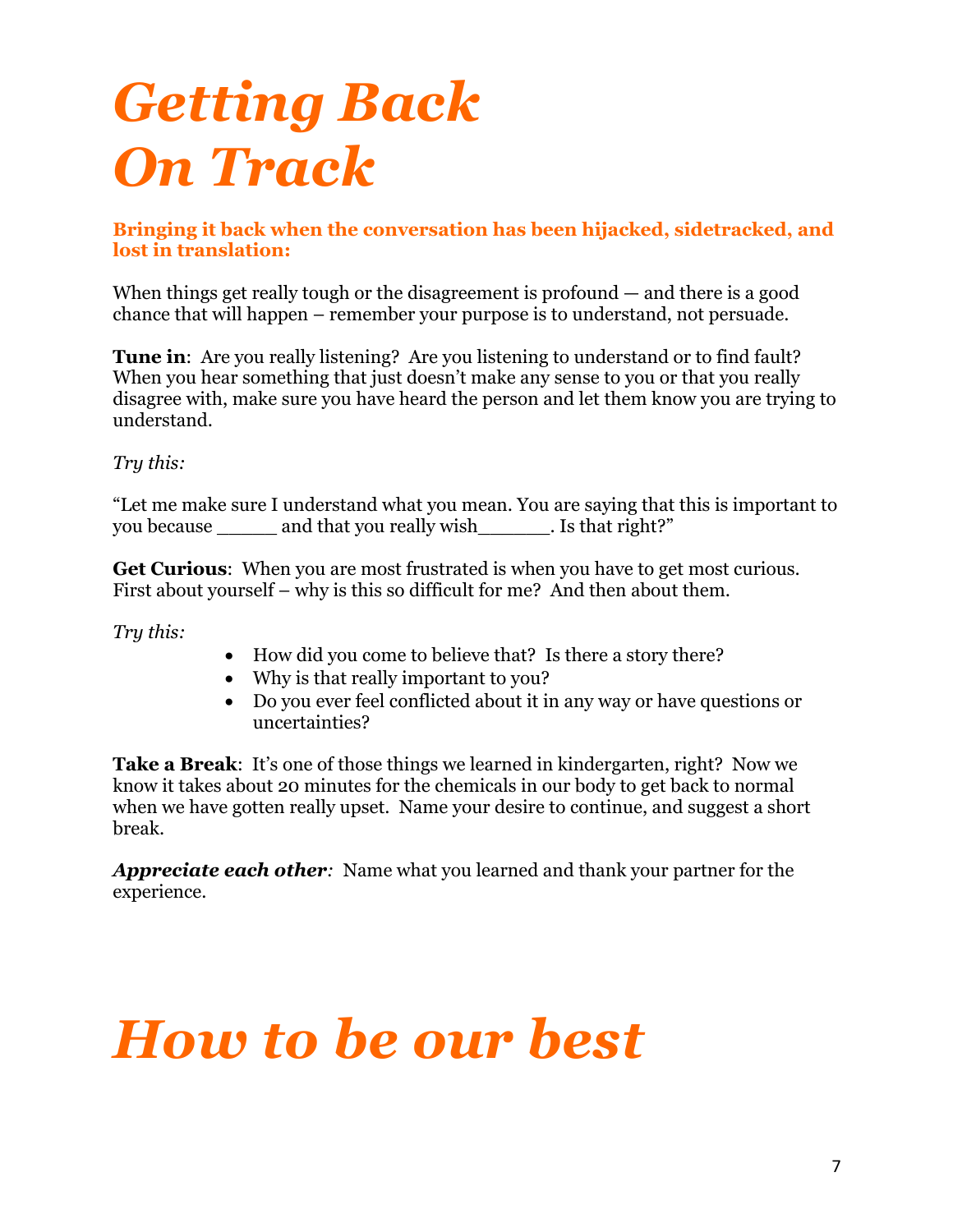### *on social media*

#### **Some guidelines for how to remain positive, curious, and open on social media:**

Social media is a super difficult place to have a good dialogue. First of all, it is hard to hear tone, impossible to see faces, and sometimes you have no connection to the person in question. Given all that, the first thing is to assess whether or not you want to enter the conversation at all:

*Ask:*

- Can I bring a perspective that might inform someone else's understanding? An insight or an experience that might help someone shift the way they are thinking?
- Is this already an argument with an attack-defend dynamic or are people really listening to each other?
- Are there things I would like to learn from people whose viewpoints are different than mine?

If the answer to any of the above is YES, then by all means proceed.

The best way forward follows this simple formula:

- **Repeat** what you heard naming what you hear is most important to them.
- **Name** what is most important to you.
- **Ask** an honest question about how they came to their beliefs or why this is so important to them. Or ask how they can hold one belief and also another seemingly competing one?

Things to avoid:

- Belittling other people's hopes or fears it only invites the same in response.
- Relying too much on statistics to "win the argument." Statistics and facts are important to explain why you have come to the conclusion you have, but there is a good chance that someone who believes something differently has another set of stats to back it up.
- Generalizing about "people like you…" Each one of us is an individual and it only pushes people further away when we clump people together.

If you want to start an online conversation that you will invite people to, make sure you: Send a conversation guide (like this one!) ahead of time, including: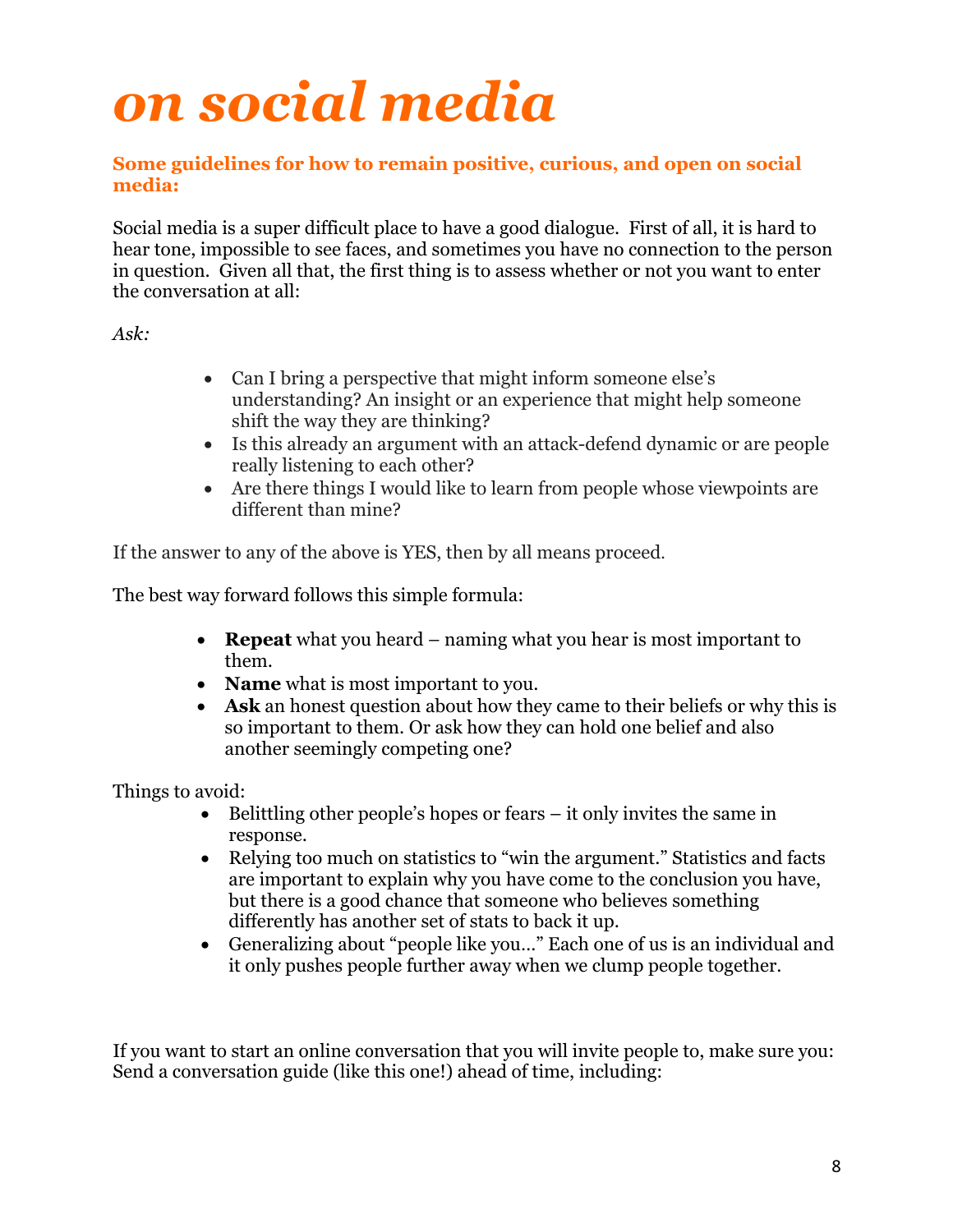- A hashtag, if relevant
- Some questions ahead of time for reflection
- A statement of the purpose of the conversation
- Basic communications agreements that will dictate how people engage
- Ask questions that invite personal storytelling

#### **Trolls:**

Trolls will most likely come in and out, if at all; focus on engaging with the people who are genuinely eager to embrace the rules for conversation and ask them follow up questions.

#### **Question the format:**

Social media itself should be part of the conversation: how does the format serve or not serve the conversation? What doubts or concerns do people have about engaging in the conversation publicly?

## *Do's and Don'ts in the*  fice

The workplace can be tricky for conversations across political differences. Except in rare occasions, having a particular set of beliefs should not impact your role and standing at work. In order to make sure that is true, civility and caution should be a priority. Think of people with different views as a resource rather than roadblock. What can you learn from them about how other people think and experience the world?

| Don't:                                             | Do:                                                               |
|----------------------------------------------------|-------------------------------------------------------------------|
| Tell them they are wrong                           | Ask them what value led them there                                |
| Ask how they could ever believe<br>something       | Ask when that belief first started for<br>them                    |
| Interrupt people                                   | <b>Give a moment to make sure they</b><br>are done                |
| Instead of "yeah, but, what about"                 | Try "Huh, interesting, tell me<br>more"                           |
| <b>Assume you know their motives</b>               | Ask about their goals and hopes                                   |
| <b>Blame them for your anger or</b><br>frustration | <b>Explain your frustration and take</b><br>responsibility for it |